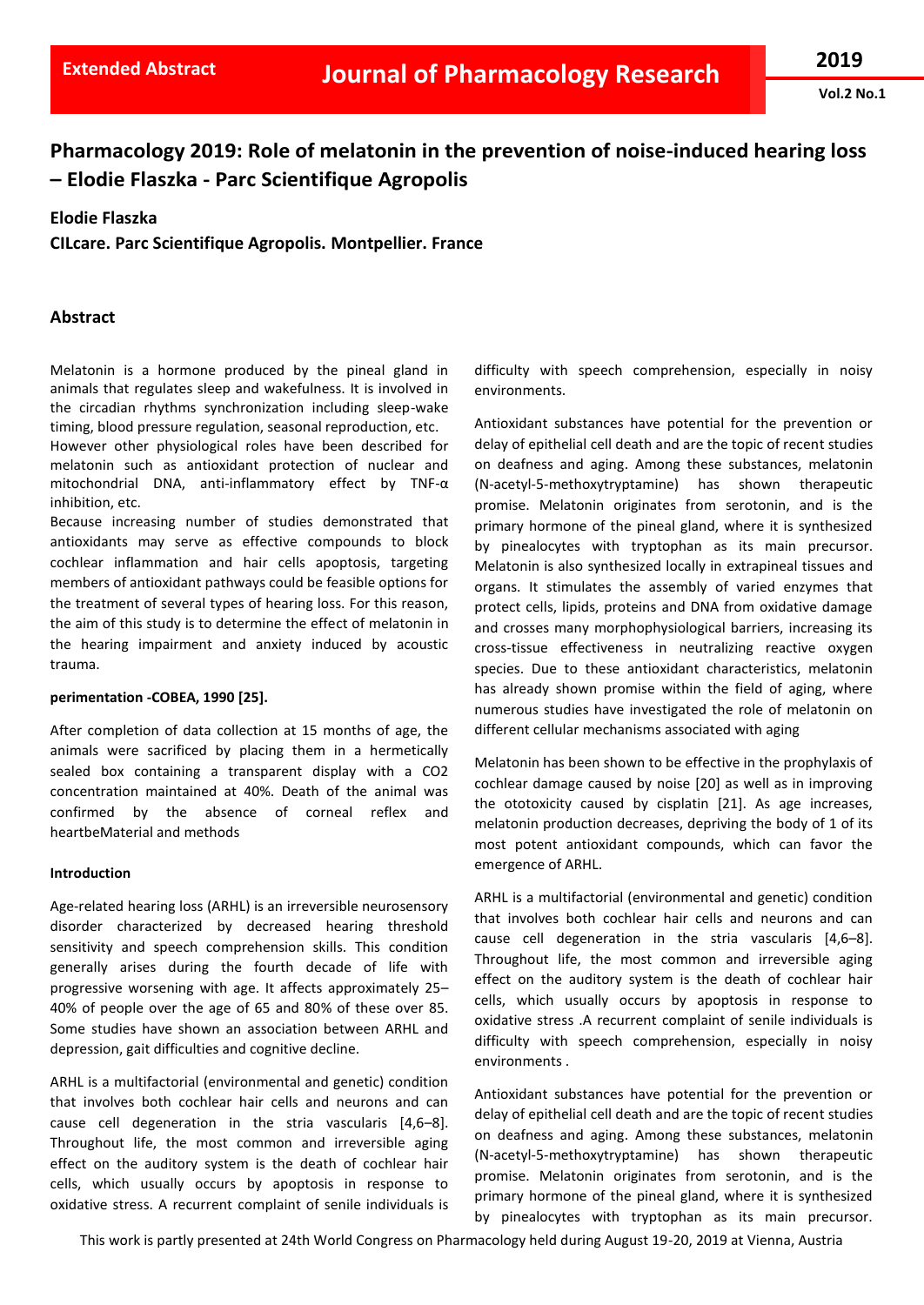Melatonin is also synthesized locally in extrapineal tissues and organs. It stimulates the assembly of varied enzymes that protect cells, lipids, proteins and DNA from oxidative damage and crosses many morphophysiological barriers, increasing its cross-tissue effectiveness in neutralizing reactive oxygen species [Due to these antioxidant characteristics, melatonin has already shown promise within the field of aging, where numerous studies have investigated the role of melatonin on different cellular mechanisms associated with aging.

Melatonin has been shown to be effective in the prophylaxis of cochlear damage caused by noise [20] as well as in improving the ototoxicity caused by cisplatin. As age increases, melatonin production decreases, depriving the body of 1 of its most potent antioxidant compounds, which can favor the emergence of ARHL.

#### **Aims**

To evaluate the effect of melatonin on the prevention of HCD dysfunction within the ARHL process during a susceptible murine C57BL/6J model.

## **Type of study and animals**

This was an experimental, prospective and interventional study of 32 male C57BL/6J mice acquired from the vivarium at the University of Campinas (UNICAMP).

The animals were obtained when they were four weeks old and were housed in the vivarium of the University of Brasilia for another four weeks of adaptation. During this time, the mean room temperature was 25±3°C, natural sleep and wake cycles were induced, and mice were housed in environmentally enriched cages with access to water and balanced feed ad libitum.

After the adaptation period, animals were kept at the same vivarium and were handled according to the rules of the Brazilian College of Animal.

## **Study and treatment groups**

The animals were evaluated using otoscopy. Animals presenting signs of otitis externa, acute otitis media or a meatus too narrow to adequately accommodate the probe of the otoacoustic emission equipment were removed from the study. The animals were then submitted to auditory screening using a distortion product otoacoustic emissions (DPOAE) apparatus (ERO-SCAN®—MAICO Diagnostics) in an acoustically isolated cabin under anesthesia with 65 mg/kg ketamine hydrochloride and 6.5 mg/kg xylazine. The animals showing the presence of DPOAEs in at least one ear were used in the experiment. The animals were divided into two groups:

Control group (CG,  $n = 16$ ), receiving 50 μl/day of saline and ethanol (12%), orally

Melatonin group (MG,  $n = 16$ ), receiving 10 mg/kg/day of melatonin (Sigma Aldrich®, St Louis, United States) diluted in 12% of ethanol, orally

Daily, each animal received by oral gavage a total volume of 50 μl administered through an automatic pipette. Both groups were supervised daily during the 10-month study period.

## **Experimental procedure**

Otoacoustic emissions were measured at the beginning of treatment and each month at 6, 8, 10 and 12 kHz. The function of outer cochlear hair cells was determined by DPOAE using an ERO-SCAN (MAICO Diagnostics). For the test, the animals were anesthetized with ketamine hydrochloride and xylazine, as described above. Before the recording of evoked otoacoustic emissions (EOAE), the animals were submitted to manual otoscopy for the evaluation of the auditory meatus and the tympanic membrane, and those presenting signs of otitis or earwax of difficult removal were excluded from the test. The DPOAE test was performed before treatment and immediately before sacrifice, using the 2f1-f2 frequency with an f1/f2 ratio of 1.22, presented at an average intensity of 65dB SPL for f1 and 55dB SPL for f2. The emission values obtained in the CG were considered as a reference for this strain. Acoustic signals registered on the external acoustic meatus were cochlear responses that aged mice are especially sensitive to. Therefore, DPOAE measurement is a reliable method for ARHLrelated studies, since the acoustic signals recorded in the external auditory canal are considered cochlear responses to frequencies that are altered by aging.

## **Statistical analysis**

The normality of the distribution of variables was analyzed by the Kolmogorov-Smirnov test, while the variability of variances was analyzed by Bartlett's test. ANOVA followed by the Student-Newman-Keuls or Kruskal-Wallis followed by the Dunn test were used to compare multiple parametric or nonparametric samples, respectively. Student's t-test or the Mann-Whitney tests were used to compare two independent normal or non-normal samples, respectively. Linear regression was used to evaluate the monthly DPOAE behavior.

The Prism Software Package program (GraphPad, USA, 2005) was used for performing the statistical tests and for graphical